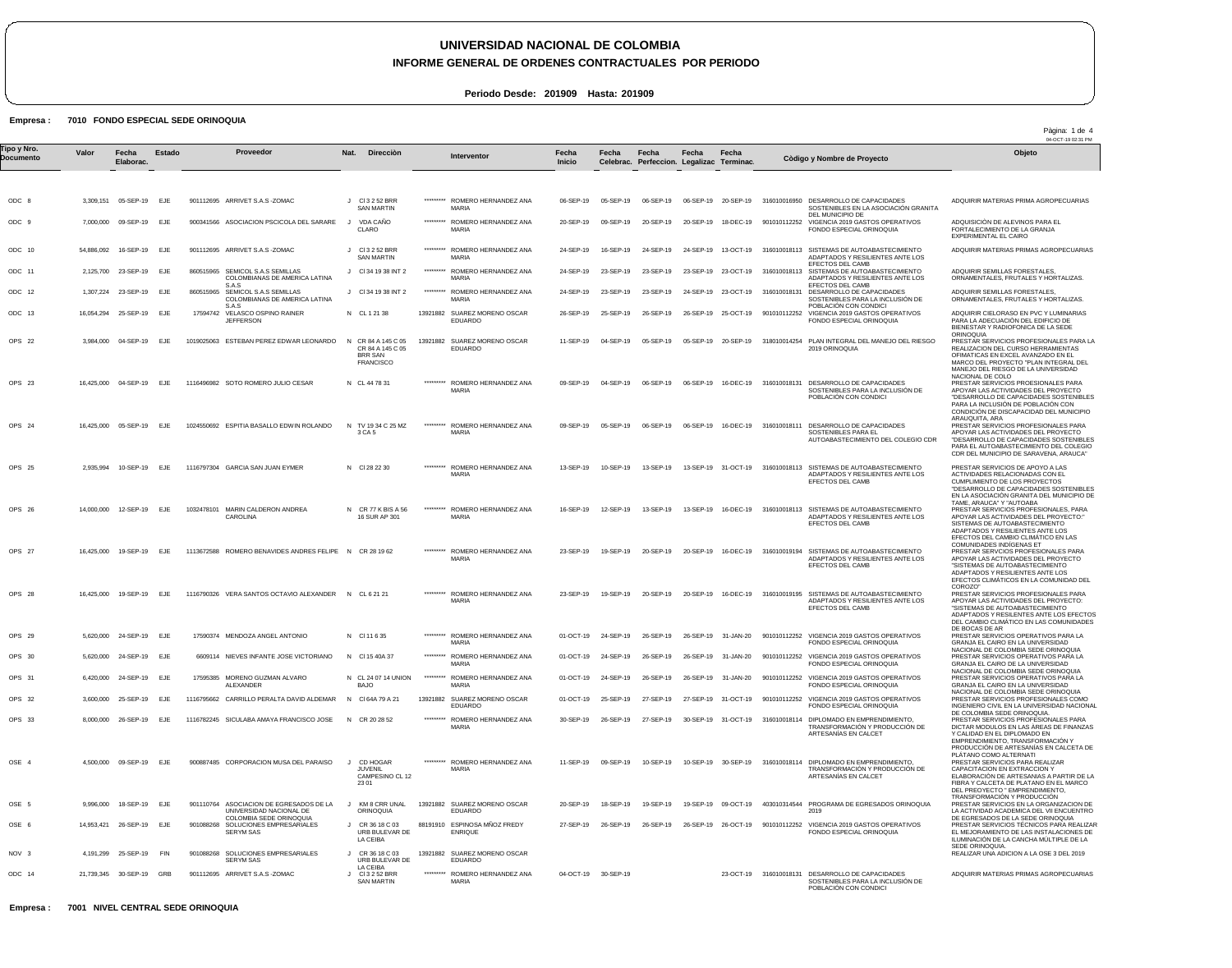**INFORME GENERAL DE ORDENES CONTRACTUALES POR PERIODO**

Pàgina: 2 de 4

APOYO PARA EL FORTALECIMIENTO DE LOS

**Periodo Desde: Hasta:**

#### **Empresa : 7001 NIVEL CENTRAL SEDE ORINOQUIA**

OPS 202

12,000,000 12-SEP-19 EJE

1116788483 OJEDA HERRERA JOSE GREGORIO

N Cl 25 F 33 - 45

75107662 BERNAL CORREA ROBERTO

16-SEP-19 12-SEP-19 13-SEP-19 13-SEP-19 27-DEC-19 901010112157 PEAMA ORINOQUIA 2019

ANDRES

04-OCT-19 02:31 PM ODC 27 ODC 28 ODC 29 OPS 181 OPS 182 OPS 183 OPS 184 OPS 185 OPS 186 OPS 187 OPS 188 OPS 189 OPS 190 OPS 191 OPS 192 OPS 193 OPS 194 OPS 195 OPS 196 OPS 197 OPS 198 OPS 199 OPS 200 OPS 201 5,963,716 05-SEP-19 EJE 9,992,913 8,325,478 25-SEP-19 660,000 03-SEP-19 EJE 4,275,000 10,350,000 03-SEP-19 3,600,000 10,420,000 03-SEP-19 7,382,000 03-SEP-19 EJE 850,000 5,400,000 04-SEP-19 11,220,000 9,084,000 06-SEP-19 11,220,000 06-SEP-19 6,900,000 5,400,000 4,050,000 3,879,400 5,400,000 5,400,000 5,400,000 4,900,000 6,000,000 6,252,000 **Valor** 11-SEP-19 03-SEP-19 03-SEP-19 03-SEP-19 06-SEP-19 06-SEP-19 06-SEP-19 EJE 06-SEP-19 10-SEP-19 EJE 10-SEP-19 10-SEP-19 EJE 10-SEP-19 11-SEP-19 11-SEP-19 12-SEP-19 **Fecha Elaborac.** EJE EJE EJE EJE EJE EJE EJE EJE EJE EJE EJE EJE EJE EJE EJE EJE EJE EJE **Estado** 900926738 SERVICIOS Y CONSTRUCCIONES DEL J 17594742 VELASCO OSPINO RAINER 830035246 DELL COLOMBIA INC 36296445 MANCHABAJOY ARTEAGA ROSA MARCELA 22461353 FERRER BAYONA ADRIANA 1116799596 GOMEZ CALDERON MARLY LIZETH 1116795662 CARRILLO PERALTA DAVID ALDEMAR 63546491 ARIAS GUTIERREZ LIRIA ISABEL 1010191042 GARCIA MONTOYA ANDREA 36281710 OSORIO ARTUNDUAGA ELSA SOCORRO 68295274 PERALES HERNANDEZ LURIZ OREIMA 31170782 BANGUERO DUQUE LUZ DARY 72216001 SANCHEZ CORONEL FRANKLIN 68294114 GRANADOS VILLAREAL ANGNI DEICI 1116792247 SANDOVAL BRITTO NANCY XIOMARA 17594821 GALINDO CARDENAS CARLOS 17582274 BASTIDAS PEDRO SALVADOR 1018415870 MORENO PERDONO XIOMARA 68296763 CHAVES SILVA MYRIAM 1116779205 RODRIGUEZ GUADASMO MARIA 1116774855 PARALES MOTA CARLOS ALEXIS 1018467369 ROJAS BOHORQUEZ JOSE LUIS 63539307 CARDENAS HERRERA MARY STELLA 1116773803 EREU MIJARES DANI ARGENIS ORIENTE LA 26 S.A.S. **JEFFERSON MARGARITA CATALINA** ALBERTO PATRICIA N CL 1 21 38 J CR 7 113 48 OF N Cl 14 25 82 BRR EL OBRADO N CR 36 A 15A 43 N CR 38 19 A N Cl 64A 79 A 21 N CR 10 20 15 AP N CR 27 24 25 AP N CL 2 19 A 66 N N CR 18 28 36 N CR 11 12 40 N N N Cl 3 9 62 Sur N CL 12 9 136 N BELLO N CR 11 CL 8 N Cl 3 SUR 9 54 N CR 9A 11 36 BRR N N TV 73 A 82 D 48 P N Cl 1 SUR 5 51 **Nat.** CR 26 3 06 BRR LA GRANJA 1401 Sur 101 101 Cl 25 27 63 BRR CABAÑAS DEL RIO MZ 20 CA 23 URB MARIA EMILIA CR 20 5 155 HORIZONTE CR 26 N 22 16 Cl 21 24 6 2 BRR FLOR DE MI LLANO **Direcciòn** 13921882 SUAREZ MORENO OSCAR 13921882 SUAREZ MORENO OSCAR 75107662 BERNAL CORREA ROBERTO 75107662 BERNAL CORREA ROBERTO ANDRES 75107662 BERNAL CORREA ROBERTO 88191910 ESPINOSA MNOZ FREDY 13921882 13921882 SUAREZ MORENO OSCAR 75107662 BERNAL CORREA ROBERTO 88191910 ESPINOSA MÑOZ FREDY 88191910 ESPINOSA MNOZ FREDY 88191910 ESPINOSA MÑOZ FREDY ENRIQUE 88191910 ESPINOSA MÑOZ FREDY 88191910 ESPINOSA MÑOZ FREDY 88191910 ESPINOSA MÑOZ FREDY 88191910 ESPINOSA MNOZ FREDY 13921882 SUAREZ MORENO OSCAR 75107662 BERNAL CORREA ROBERTO 88191910 ESPINOSA MNOZ FREDY 88191910 ESPINOSA MNOZ FREDY 88191910 ESPINOSA MÑOZ FREDY<br>ENRIQUE 75107662 BERNAL CORREA ROBERTO 75107662 BERNAL CORREA ROBERTO 88191910 ESPINOSA MNOZ FREDY EDUARDO EDUARDO ANDRES ANDRES ENRIQUE SUAREZ MORENO OSCAR EDUARDO EDUARDO ANDRES ENRIQUE ENRIQUE ENRIQUE ENRIQUE ENRIQUE ENRIQUE EDUARDO ANDRES ENRIQUE ENRIQUE ANDRES ANDRES ENRIQUE 06-SEP-19 12-SEP-19 26-SEP-19 04-SEP-19 04-SEP-19 04-SEP-19 05-SEP-19 05-SEP-19 05-SEP-19 05-SEP-19 01-OCT-19 01-OCT-19 01-OCT-19 01-OCT-19 01-OCT-19 01-OCT-19 01-OCT-19 12-SEP-19 01-OCT-19 01-OCT-19 01-OCT-19 13-SEP-19 16-SEP-19 01-OCT-19 **Fecha Inicio** 05-SEP-19 11-SEP-19 25-SEP-19 03-SEP-19 03-SEP-19 03-SEP-19 18-SEP-19 901010114188 PEAMA GUAVIARE 2019 03-SEP-19 03-SEP-19 03-SEP-19 03-SEP-19 03-SEP-19 05-SEP-19 05-SEP-19 13-DEC-19 901010114188 PEAMA GUAVIARE 2019 03-SEP-19 04-SEP-19 06-SEP-19 06-SEP-19 06-SEP-19 06-SEP-19 06-SEP-19 06-SEP-19 10-SEP-19 10-SEP-19 10-SEP-19 10-SEP-19 11-SEP-19 11-SEP-19 12-SEP-19 **Fecha Celebrac.** 06-SEP-19 06-SEP-19 05-OCT-19 901010112202 VIGENCIA 2019 PRESUPUESTO DE 12-SEP-19 25-SEP-19 03-SEP-19 03-SEP-19 03-SEP-19 31-JAN-20 05-SEP-19 05-SEP-19 04-SEP-19 06-SEP-19 12-SEP-19 12-SEP-19 12-SEP-19 12-SEP-19 12-SEP-19 12-SEP-19 11-SEP-19 12-SEP-19 12-SEP-19 12-SEP-19 12-SEP-19 13-SEP-19 16-SEP-19 **Fecha Perfeccion. Legalizac Terminac.** 12-SEP-19 11-OCT-19 25-SEP-19 30-OCT-19 03-SEP-19 18-SEP-19 05-SEP-19 30-SEP-19 05-SEP-19 31-DEC-19 04-SEP-19 20-SEP-19 06-SEP-19 31-JAN-20 12-SEP-19 30-JAN-20 12-SEP-19 31-JAN-20 12-SEP-19 31-JAN-20 12-SEP-19 20-DEC-19 12-SEP-19 31-JAN-20 12-SEP-19 30-DEC-19 11-SEP-19 13-DEC-19 12-SEP-19 12-SEP-19 31-JAN-20 12-SEP-19 31-JAN-20 12-SEP-19 13-SEP-19 31-OCT-19 901010112157 PEAMA ORINOQUIA 2019 16-SEP-19 31-JAN-20 **Fecha** 31-JAN-20 16-DEC-19 **Fecha** 901010112202 VIGENCIA 2019 PRESUPUESTO DE 400000017348 ACOMPAÑAMIENTO PARA LA AUTONOMÍA Y EL APRENDIZAJE COLABORATIVO EN LA 901010112157 PEAMA ORINOQUIA 2019 901010112202 VIGENCIA 2019 PRESUPUESTO DE 901010112202 VIGENCIA 2019 PRESUPUESTO DE 901010112202 VIGENCIA 2019 PRESUPUESTO DE 901010112202 VIGENCIA 2019 PRESUPUESTO DE 901010112202 VIGENCIA 2019 PRESUPUESTO DE 901010112202 VIGENCIA 2019 PRESUPUESTO DE FUNCIONAMIENTO 901010112202 VIGENCIA 2019 PRESUPUESTO DE 901010112202 VIGENCIA 2019 PRESUPUESTO DE 901010112202 VIGENCIA 2019 PRESUPUESTO DE 901010112202 VIGENCIA 2019 PRESUPUESTO DE 901010112202 VIGENCIA 2019 PRESUPUESTO DE 901010114188 PEAMA GUAVIARE 2019 901010112202 VIGENCIA 2019 PRESUPUESTO DE 901010112202 VIGENCIA 2019 PRESUPUESTO DE 901010112202 VIGENCIA 2019 PRESUPUESTO DE FUNCIONAMIENTO 901010114188 PEAMA GUAVIARE 2019 901010112202 VIGENCIA 2019 PRESUPUESTO DE FUNCIONAMIENTO FUNCIONAMIENTO **UNIVERSIDAD** FUNCIONAMIENTO FUNCIONAMIENTO FUNCION. FUNCIONAMIENTO FUNCIONAMIENTO FUNCION FUNCIONAMIENTO FUNCIONAMIENTO MOLITOM<br>FUNCIONA FUNCIONAMIENTO FUNCIONAMIENTO FUNCIONAMIENTO FUNCIONAMIENTO ADQUIRIR ARTÍCULOS DE FERRETERÍA Y MATERIALES ELECTRICOS PARA LA<br>ADECUACIÓN DE LA INFRAESTRUCTURA FÍSICA<br>DE LA SALA RADIOFÓNICA Y LA GRANJA<br>EXPERIMENTAL DE LA SEDE ORINOQUIA.<br>ADQUIRIR ARTÍCULOS DE FERRETERÍA PARA LA ADECUACIÓN DE LA INFRAESTRUCTURA FÍSICA DE LA SALA DE RADIOFONICA, INVERNADERO Y<br>SALA DE DESCANSO DE LA SEDE ORINOQUIA.<br>ADQUIRIR EQUIPOS DE COMPUTO PARA EL<br>DESARROLLO DE LAS ACTIVIDADES DE LA<br>ESCUELA NACIONAL DE PARES TUTORES EN LA SEDE ORINOQUIA<br>PRESTAR SERVICIOS PROFESIONALES PARA<br>REALIZAR LA VALORACION MEDICA GENERAL Y<br>APOYAR EL PROCEDIMIENTO DE APERTURA DE<br>HISTORIAS CLINICAS CON LOS ESTUDIANTES<br>PEAMA DEL DEPARTAMENTO DE GUAVIARE PRESTAR SERVICIOS PROFESIONALES PARA<br>REALIZAR LA VALORACION MEDICA GENERAL Y<br>APOYAR EL PROCEDIMIENTO DE APERTURA DE<br>HISTORIAS CLINICAS CON LOS ADMITIDOS 2019-02 PRESTAR SERVICIOS TECNICOS PARA BRINDAR APOYO EN LAS ACTIVIDADES DEL PROCESO DE ADQUISICION DE BIENES Y SERVICIOS EN LA UNIVERSIDAD NACIONAL DE COLOMBIA PRESTAR SERVICIOS PROFESIONALES COMO INGENIERO CIVIL EN LA UNIVERSIDAD NACIONAL DE COLOMBIA PRESTAR SERVICIOS PROFESIONALES PARA LA REALIACIÓN DE ACTIVIDADES DE<br>COMUNICACIÓN ORGANIZACIONAL Y PRENSA<br>DE LA UNIVERSIDAD NACIONAL DE COLOMBIA.<br>PRESTAR SERVICIOS PROFESIONALES DE APOYO ACADEMICO EN LAS ASIGNATURAS<br>CALCULO DIFERENCIAL Y MATEMATICAS<br>BASICAS, PROGRAMADAS EN EL MARCO DEL<br>PROGRAMA ESPECIAL DE ADMISION Y<br>PROGRAMA ESPECIAL DE ADMISION Y<br>MOVILIDAD ACADEMICA PEAMA D PRESTAR SERVICIOS ASISTENCIALES DE APOYO EN LAS ACTIVIDADES DE REVISIÒN, ORGANIZACIÒN Y ENTREGA DE DOCUMENTOS DEL ARCHIVO DEL PROYECTO BOVINO PRESTAR LOS SERVICIOS GENERALES DE ASEO Y CAFETERIA PARA LA SEDE ORINOQUIA DE LA UNIVERSIDAD NACIONAL DE COLOMBIA PRESTAR SERVICIOS PROFESIONALES PARA REALIZAR LAS ACTIVIDADES DEL PROCESO DE ADQUISICIÓN DE BIENES Y SERVICIOS EN LA UNIVERSIDAD NACIONAL DE COLOMBIA.<br>PRESTAR SERVICIOS TECNICOS DE APOYO EN:<br>ALMACEN Y ACTIVIDADES DE LA UNIDAD DE<br>GESTION INTEGRAL DE LA SEDE ORINOQUIA<br>PRESTAR SERVICIOS PROFESIONALES DE<br>APOYO EN EL PROCESO CONTABLE Y GESTIO DE BIENES DE LA SEDE ORINOQUIA<br>PRESTAR SERVICIOS PROFESIONALES PARA LA<br>IMPLEMENTACIÒN Y EJECUCIÓN DE LAS<br>ACTIVIDADS Y SALUD EN EL TRABAJO DE LA<br>SEGURIDAD Y SALUD EN EL TRABAJO DE LA UNIVERSIDAD NACIONAL DE COLOMBIA SEDE ORINOQUIA PRESTAR LOS SERVICIOS GENERALES DE ASEO Y JARDINERIA PARA LA SEDE ORINOQUIA DE LA UNIVERSIDAD NACIONAL DE COLOMBIA PRESTAR SERVICIOS COMO CONDUCTOR MENSAJERO EN LA SEDE ORINOQUIA DE LA UNIVERSIDAD NACIONAL DE COLOMBIA PRESTAR SERVICIOS PROFESIONALES DE APOYO ACADÉMICO EN LA ASIGNATURA FUNDAMENTOS DE ECONOMÍA, PROGRAMADA EN EL MARCO DEL PROGRAMA ESPECIAL DE ADMISION Y MOVILIDAD ACADEMICA PEAMA DE<br>LA SEDE ORINOQUIA R<br>PRESTAR LOS SERVICIOS GENERALES DE ASEO<br>Y CAFETERIA PARA LA SEDE ORINOQUIA DE LA<br>UNIVERSIDAD NACIONAL DE COLOMBIA<br>PRESTAR LOS SERVICIOS GENERALES DE ASEO Y CAFETERIA PARA LA SEDE ORINOQUIA DE LA UNIVERSIDAD NACIONAL DE COLOMBIA PRESTAR SERVICIOS ASISTENCIALES DE APOYO EN LA OPERACION Y MANTENIMIENTO DE LAS PTAP, PETAR Y APOYAR LAS ACTIVIDADES DE MANTENIMIENTO DE LA INFRAESTRUCTURA FISICA, TECNOMECANICA Y LAS ACTIVIDADES DE G PRESTAR SERVICIOS PROFESIONALES DE APOYO ACADEMICO EN LA ASIGNATURA DIBUJO BASICO, PROGRAMADA EN EL MARCO DEL PROGRAMA ESPECIAL DE ADMISION Y MOVILIDAD ACADEMICA PEAMA DE LA SEDE ORINOQUIA REGIONAL GU PRESTAR SERVICIOS PROFESIONALES PARA DESARROLLAR ACTIVIDADES DEL ÁREA DE ACOMPAÑAMIENTO INTEGRAL, DIRIGIDAS A LOS ESTUDIANTES PEAMA DE LA SEDE ORINOQUIA. PRESTAR SERVICIOS OPERATIVOS PARA EL MANTENIMIENTO Y REPARACIONES DE LAS INSTALACIONES FÍSICAS DE LA SEDE ORINOQUIA DE LA UNIVERSIDAD NACIONAL DE COLOMBIA. PRESTAR SERVICIOS PROFESIONALES DE Tipo y Nro.<br>"Province a Valor Fecha Estado Proveedor Nat. Direcciòn Interventor Fecha Fecha Fecha Fecha Computer a variante i a computator a variante del Dijeto **Documento Proveedor Interventor Còdigo y Nombre de Proyecto**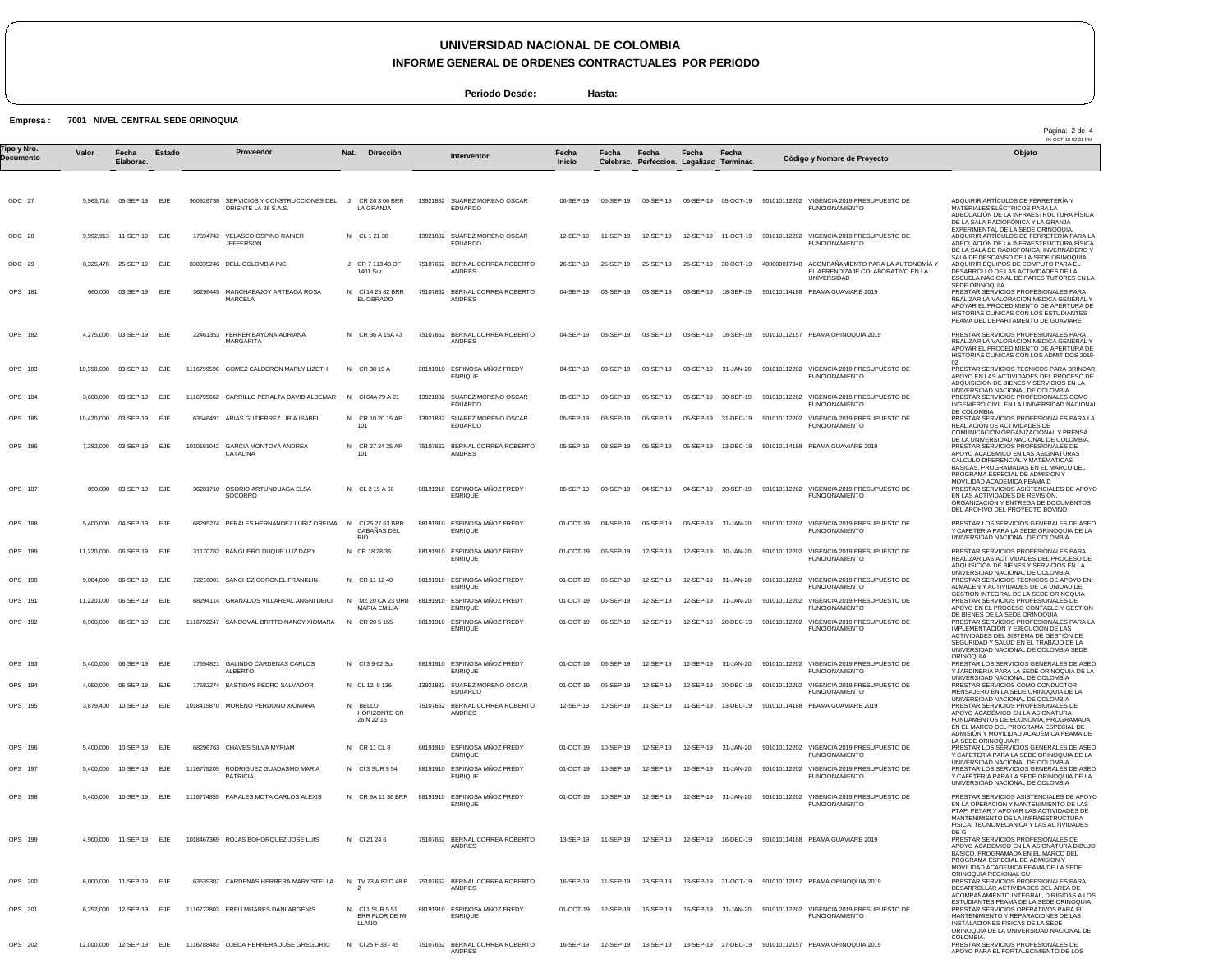**INFORME GENERAL DE ORDENES CONTRACTUALES POR PERIODO**

**Periodo Desde: Hasta:**

**Empresa : 7001 NIVEL CENTRAL SEDE ORINOQUIA**

|                          |           |                          |        |            |                                                               |      |                                                 |           |                                                     |                 |                     |                                                    |           |                      |              |                                                                                                                                                       | Pàgina: 3 de 4<br>04-OCT-19 02:31 PM                                                                                                                                                                                    |
|--------------------------|-----------|--------------------------|--------|------------|---------------------------------------------------------------|------|-------------------------------------------------|-----------|-----------------------------------------------------|-----------------|---------------------|----------------------------------------------------|-----------|----------------------|--------------|-------------------------------------------------------------------------------------------------------------------------------------------------------|-------------------------------------------------------------------------------------------------------------------------------------------------------------------------------------------------------------------------|
| Tipo y Nro.<br>Documento | Valor     | Fecha<br>Elaborac.       | Estado |            | Proveedor                                                     | Nat. | Direcciòn                                       |           | Interventor                                         | Fecha<br>Inicio | Fecha               | Fecha<br>Celebrac. Perfeccion. Legalizac Terminac. | Fecha     | Fecha                |              | Còdigo y Nombre de Proyecto                                                                                                                           | Objeto                                                                                                                                                                                                                  |
|                          |           |                          |        |            |                                                               |      |                                                 |           |                                                     |                 |                     |                                                    |           |                      |              |                                                                                                                                                       | PROGRAMAS Y SERVICIOS DEL SISTEMA DE                                                                                                                                                                                    |
| OPS 203                  |           | 5,400,000 19-SEP-19      | EJE    |            | 17596317 HINOJOSA DIOMEDES ARQUIMIDES                         |      | N CR 10 CL 2                                    |           | 88191910 ESPINOSA MÑOZ FREDY                        | 01-OCT-19       | 19-SEP-19           | 20-SEP-19                                          |           | 20-SEP-19 31-JAN-20  |              | 901010112202 VIGENCIA 2019 PRESUPUESTO DE                                                                                                             | BIENESTAR UNIVERSTIARIO, EGRESADOS E<br>INTERNACIONALIZACIÓN DE LA SEDE<br>ORINOQUIA.<br>PRESTAR LOS SERVICIOS GENERALES DE ASEO                                                                                        |
| OPS 204                  | 5,400,000 | 19-SEP-19                | EJE    |            | 1086752716 GRANJA LANDAZURI INGRID OLAVE                      |      | <b>ESQUINA</b><br>N CI 19 CR 29                 |           | <b>ENRIQUE</b><br>88191910 ESPINOSA MÑOZ FREDY      | 01-OCT-19       | 19-SEP-19           | 20-SEP-19                                          |           | 20-SEP-19 31-JAN-20  |              | <b>FUNCIONAMIENTO</b><br>901010112202 VIGENCIA 2019 PRESUPUESTO DE                                                                                    | Y JARDINERIA PARA LA SEDE ORINOQUIA DE LA<br>UNIVERSIDAD NACIONAL DE COLOMBIA<br>PRESTAR LOS SERVICIOS GENERALES DE ASEC                                                                                                |
| OPS 205                  |           | 6,800,000 23-SEP-19      | EJE    |            | 17591389 CASTILLO NARVAEZ JOSE GREGORIO N CL 24 9 29          |      | <b>ESQUINA</b>                                  |           | <b>ENRIQUE</b><br>79498929 DAZA BARBERI JOSE ARTURO | 01-OCT-19       | 23-SEP-19           | 25-SEP-19                                          |           | 25-SEP-19 31-JAN-20  |              | <b>FUNCIONAMIENTO</b><br>901010112202 VIGENCIA 2019 PRESUPUESTO DE                                                                                    | Y CAFETERIA PARA LA SEDE ORINOQUIA DE LA<br>UNIVERSIDAD NACIONAL DE COLOMBIA<br>PRESTAR SERVICIOS TÉCNICOS EN EL ÁREA DE                                                                                                |
|                          |           | 6.252.000 23-SEP-19      |        |            |                                                               |      | N CL 129136                                     |           |                                                     |                 |                     |                                                    |           |                      |              | <b>FUNCIONAMIENTO</b>                                                                                                                                 | INFORMÁTICA Y COMUNICACIONES DE LA SEDE<br>ORINOQUIA.                                                                                                                                                                   |
| OPS 206                  |           |                          | EJE    |            | 68297944 BASTIDAS BONA MARIA SOBEIDA                          |      |                                                 |           | 68292912 MARTA YALVI ESPERANZA                      | 01-OCT-19       | 23-SEP-19           | 25-SEP-19                                          |           | 25-SEP-19 31-JAN-20  |              | 901010112202 VIGENCIA 2019 PRESUPUESTO DE<br><b>FUNCIONAMIENTO</b>                                                                                    | PRESTAR SERVICIOS TÉCNICOS PARA LA<br>EJECUCIÓN DE ACTIVIDADES RELACIONADAS<br>CON LA GESTIÓN DOCUMENTAL EN LA SEDE<br>ORINOQUIA DE LA UNIVERSIDAD NACIONAL DE<br>COLOMBIA.                                             |
| OPS 207                  |           | 4,980,000 23-SEP-19      | EJE    |            | 1096212588 CHAVEZ GUERRERO YURY YURLEBIS                      |      | N CL 13 12 54 AP 2<br><b>BRR MERIDIANO</b>      | ********* | ROMERO HERNANDEZ ANA<br><b>MARIA</b>                | 01-OCT-19       | 23-SEP-19           | 25-SEP-19                                          |           | 25-SEP-19 31-DEC-19  | 901010112202 | VIGENCIA 2019 PRESUPUESTO DE<br><b>FUNCIONAMIENTO</b>                                                                                                 | PRESTAR SERVICIOS TÉCNICOS COMO<br>ANALISTA EN EL ÁREA DE LABORATORIOS.                                                                                                                                                 |
| OPS 208                  |           | 5,700,000 23-SEP-19      | EJE    |            | 68295990 LEAL CABRILES SHEYLA BEATRIZ                         |      | SETENTA<br>N CR 25 14 A 10                      |           | ********* ROMERO HERNANDEZ ANA<br>MARIA             | 01-OCT-19       | 23-SEP-19           | 25-SEP-19                                          |           | 25-SEP-19 31-DEC-19  |              | 901010112202 VIGENCIA 2019 PRESUPUESTO DE<br><b>FUNCIONAMIENTO</b>                                                                                    | PRESTAR SERVICIOS ASISTENCIALES PARA<br>APOYAR LAS ACTIVIDADES EN LA RECEPCIÓN<br>DEL ÁREA DE LABORATORIOS DE LA<br>UNIVERSIDAD NACIONAL DE COLOMBIA SEDE                                                               |
| OPS 209                  |           | 3,750,000 23-SEP-19      | EJE    |            | 1116787585 EREU MIJARES PABLO ABELARDO                        |      | N MZ 21 LT 7 BRR<br><b>BRISAS DEL</b><br>LLANO  | ********* | ROMERO HERNANDEZ ANA<br><b>MARIA</b>                | 01-OCT-19       | 23-SEP-19           | 25-SEP-19                                          |           | 25-SEP-19 31-DEC-19  |              | 901010112202 VIGENCIA 2019 PRESUPUESTO DE<br><b>FUNCIONAMIENTO</b>                                                                                    | ORINOQUIA.<br>PRESTAR SERVICIOS TÉCNICOS PARA APOYAR<br>LA EJECUCIÓN DE LAS ACTIVIDADES QUE SE<br>DESARROLLAN EN EL LABORATORIO DE<br>SUELOS, AGUAS Y FOLIARES DE LA                                                    |
| OPS 210                  |           | 6,000,000 24-SEP-19 EJE  |        |            | 1116777152 CHAVEZ RIVERA ADRIANA                              |      | N CR 10 12 72                                   |           | ********* ROMERO HERNANDEZ ANA<br>MARIA             |                 | 01-OCT-19 24-SEP-19 | 25-SEP-19                                          |           | 25-SEP-19 31-DEC-19  |              | 901010112202 VIGENCIA 2019 PRESUPUESTO DE<br><b>FUNCIONAMIENTO</b>                                                                                    | UNIVERSIDAD NACIONAL DE COLOMBIA SEDE<br>ORINOQUIA.<br>PRESTAR SERVICIOS PROFESIONALES EN<br>MICROBIOLOGÍA PARA APOYAR LAS<br>ACTIVIDADES EN EL ÁREA DE LABORATORIOS                                                    |
| OPS 211                  |           | 8,100,000 24-SEP-19      | EJE    | 1098702737 | EUGENIO QUINTERO YENNY<br>MARCELA                             |      | N CR 18 22 25                                   |           | ********* ROMERO HERNANDEZ ANA<br><b>MARIA</b>      | 01-OCT-19       | 24-SEP-19           | 25-SEP-19                                          |           | 25-SEP-19 31-DEC-19  |              | 901010112202 VIGENCIA 2019 PRESUPUESTO DE<br><b>FUNCIONAMIENTO</b>                                                                                    | DE LA UNIVERSIDAD NACIONAL DE COLOMBIA<br>SEDE ORINOQUIA.<br>PRESTAR SERVICIOS PROFESIONALES EN<br>INGENIERÍA QUÍMICA, PARA APOYAR LAS                                                                                  |
| OPS 212                  |           | 15,950,000 25-SEP-19     | EJE    |            | 94303515 MANZANO SANCHEZ GEOVANY                              |      | N CL 2 A 2047                                   |           | 35530914 JOYA JOYA CLAUDIA PATRICIA                 | 01-OCT-19       | 25-SEP-19           | 27-SEP-19                                          | 27-SEP-19 | 28-FEB-20            |              | 400000019113 FORTALECIMIENTO DE LA CULTURA                                                                                                            | ACTIVIDADES EN EL ÁREA DE LABORATORIOS<br>DE LA UNIVERSIDAD NACIONAL DE COLOMBIA<br>SEDE ORINOQUIA.<br>PRESTAR SERVICIOS PROFESIONALES A LA                                                                             |
|                          |           |                          |        |            |                                                               |      |                                                 |           |                                                     |                 |                     |                                                    |           |                      |              | ORGANIZACIONAL DESDE EL ENFOQUE DE<br><b>GENERACIÓN DE V</b>                                                                                          | DIRECCION DE SEDE EN LOS PROCESOS DE<br>AUTOEVALUACIÓN E IMPLEMENTACIÓN,<br>SOSTENIBILIDAD Y MEJORA DEL SISTEMA<br>INTEGRADO DE GESTIÓN ACADEMICA,                                                                      |
| OPS 213                  |           | 4,206,000 27-SEP-19      | EJE    |            | 1053796483 BUITRAGO MARTINEZ DANIELA                          |      | N TV 22 13 09                                   |           | 75107662 BERNAL CORREA ROBERTO<br>ANDRES            |                 | 01-OCT-19 27-SEP-19 | 27-SEP-19                                          |           | 27-SEP-19 13-DEC-19  |              | 901010114188 PEAMA GUAVIARE 2019                                                                                                                      | ADMINISTRATIVA Y AMBIENTA<br>PRESTAR SERVICIOS PROFESIONALES DE<br>APOYO ACADÉMICO EN LA ASIGNATURA<br>BIOLOGÍA GENERAL, PROGRAMADO EN EL<br>MARCO DEL PROGRAMA ESPECIAL DE<br>ADMISIÓN Y MOVILIDAD ACADÉMICA PEAMA DE  |
| OPS 214                  |           | 1,405,000 27-SEP-19 EJE  |        |            | 1116786374 GARCIA CAMEJO DUVER JAVIER                         |      | N MZ 17 LT 19 BRR<br><b>BRISAS DEL</b>          |           | ********* ROMERO HERNANDEZ ANA<br>MARIA             |                 | 01-OCT-19 27-SEP-19 | 27-SEP-19                                          |           | 27-SEP-19 31-OCT-19  |              | 901010112202 VIGENCIA 2019 PRESUPUESTO DE<br><b>FUNCIONAMIENTO</b>                                                                                    | LA SEDE ORINOQUIA REGIONAL<br>PRESTAR SERVICIOS OPERATIVOS PARA LA<br>GRNAJA EL CAIRO DE LA UNIVERSIDAD                                                                                                                 |
| OSE 18                   |           | 4,135,200 04-SEP-19      | EJE    |            | 23522360 GONZALEZ CORDERO LUZ MYRIAM                          |      | LLANO<br>N CI 14 21 65 BRR<br>EL CIELO          |           | 75107662 BERNAL CORREA ROBERTO<br><b>ANDRES</b>     | 05-SEP-19       | 04-SEP-19           | 05-SEP-19                                          |           | 05-SEP-19 03-OCT-19  |              | 901010112157 PEAMA ORINOQUIA 2019                                                                                                                     | NACIONAL DE COLOMBIA SEDE ORINOQUIA<br>PRESTAR SERVICIOS DE MANTENIMIENTO<br>PREVENTIVO Y CORRECTIVO DE LAS MÁQUINAS                                                                                                    |
|                          |           |                          |        |            |                                                               |      |                                                 |           |                                                     |                 |                     |                                                    |           |                      |              |                                                                                                                                                       | Y EQUIPOS UBICADOS EN EL GIMNASIO Y<br>BICICLETAS DE LA SEDE ORINOQUIA, INCLUIDOS<br>LOS ELEMENTOS NECESARIOS, PARA DICHO<br><b>MANTENIMI</b>                                                                           |
| OSE 19                   |           | 41.699.999 04-SEP-19 EJE |        |            | 13846095 PACHON DALLOS LUIS ALBERTO                           |      | J CI 23 24 BRR<br><b>FUNDADORES</b>             |           | 88191910 ESPINOSA MÑOZ FREDY<br><b>ENRIQUE</b>      | 05-SEP-19       | 04-SEP-19           | 05-SEP-19                                          |           | 05-SEP-19 23-DEC-19  |              | 901010112202 VIGENCIA 2019 PRESUPUESTO DE<br><b>FUNCIONAMIENTO</b>                                                                                    | REALIZAR MANTENIMIENTO CORRECTIVO Y<br>PREVENTIVO A LOS VEHÍCULOS DE LA SEDE<br>ORINOQUIA DE LA UNIVERSIDAD NACIONAL DE<br>COLOMBIA                                                                                     |
| OSE 20                   | 180,000   | 18-SEP-19 EJE            |        |            | 900393987 CIRCLE INVERSIONES S A S                            |      | CL 14 A 26 A 07<br>BRR LOS<br><b>GUARATAROS</b> |           | 75107662 BERNAL CORREA ROBERTO<br>ANDRES            |                 |                     |                                                    |           |                      |              | 20-SEP-19 18-SEP-19 19-SEP-19 19-SEP-19 30-SEP-19 400000017348 ACOMPAÑAMIENTO PARA LA AUTONOMÍA Y<br>EL APRENDIZAJE COLABORATIVO EN LA<br>UNIVERSIDAD | PRESTAR SERVICIOS DE DISEÑO E IMPRESIÓN<br>DE MATERIAL INFORMATIVO DE LA ESCUELA<br>NACIONAL DE PARES TUTORES Y LOS GRUPOS<br>DE APRENDIZAJE AUTÓNOMO EN LA SEDE                                                        |
| OSE 21                   |           | 17,745,000  19-SEP-19    | EJE    |            | 882011470 COOPERATIVA ARAUCANA DE<br>TRANSPORTADORES LTDA     |      | J CL 29 15 78                                   |           | 75107662 BERNAL CORREA ROBERTO<br><b>ANDRES</b>     | 01-OCT-19       |                     |                                                    |           |                      |              | 19-SEP-19  01-OCT-19  01-OCT-19  19-DEC-19  901010112157  PEAMA ORINOQUIA  2019                                                                       | ORINOQUIA.<br>PRESTAR EL SERVICIO DE TRANSPORTE DEL<br>CASCO URBANO DEL MUNICIPIO DE ARAUCA AL<br>CAMPUS UNIVERSITARIO DE LA SEDE<br>ORINOQUIA Y VICEVERSA, A LOS ESTUDIANTES<br>PREGRADO DEL PROGRAMA PEAMA DE LA SEDE |
| OSE 22                   |           | 540.000 26-SEP-19        | EJE    |            | 800093110 RADIO TAX ARAUCA LTDA                               |      | J CL 15 11 80 BRR<br>LAS AMERICAS               |           | 17587296 HIDALGO GUZMAN ALBERTO<br>ELIAS            | 27-SEP-19       | 26-SEP-19           | 27-SEP-19                                          |           | 27-SEP-19 16-DEC-19  |              | 901010112202 VIGENCIA 2019 PRESUPUESTO DE<br><b>FUNCIONAMIENTO</b>                                                                                    | ORINOQUIA,<br>PRESTAR SERVICIOS DE PARQUEADERO PARA<br>EL BUS DE LA SEDE ORINOQUIA DE LA<br>UNIVERSIDAD NACIONAL DE COLOMBIA                                                                                            |
| OSE 23                   |           | 3,989,662 27-SEP-19      | EJE    |            | 900523650 QUIAM PRODUCTOS Y SERVICIOS<br>SAS                  |      | J CL 45 4 64 PH<br>PEATONAL BRR<br>LAGOS 2      |           | 75107662 BERNAL CORREA ROBERTO<br>ANDRES            |                 | 01-OCT-19 27-SEP-19 | 01-OCT-19                                          |           |                      |              | 01-OCT-19  14-NOV-19  901010112202  VIGENCIA  2019 PRESUPUESTO DE<br><b>FUNCIONAMIENTO</b>                                                            | REALIZAR MANTENIMIENTO CORRECTIVO AL<br>ESPECTROFOTOMETRO GENESYS 20 DEL<br>LABORATORIO DE QUÍMICA DE LA SEDE                                                                                                           |
| OSU 11                   |           | 41,832,000 10-SEP-19     | EJE    |            | 23276774 CAMARGO NIÑO BERTHA ROCIO                            |      | N CR 42 C 15 A 32                               |           | 75107662 BERNAL CORREA ROBERTO<br><b>ANDRES</b>     | 13-SEP-19       | 10-SEP-19           | 12-SEP-19                                          | 12-SEP-19 | 13-DEC-19            |              | 901010112157 PEAMA ORINOQUIA 2019                                                                                                                     | ORINOQUIA<br>SUMINISTRAR ALMUERZOS DIARIOS A LOS<br>ESTUDIANTES DE PREGRADO DEL PROGRAMA<br>PEAMA DE LA SEDE ORINOQUIA, BENEFICIARIOS<br>DEL APOYO ALIMENTARIO 2019-2, ADJUDICADOS<br>A TRAVÉS DEL SISTEMA DE BIENESTAR |
| OSU 12                   |           | 600,000 11-SEP-19        | EJE    |            | 900985824 SUMINISTROS NPP S.A.S                               |      | J CL 17 22 45 BRR<br>LA ESPERANZA               |           | 88191910 ESPINOSA MÑOZ FREDY<br><b>ENRIQUE</b>      | 12-SEP-19       | 11-SEP-19           | 12-SEP-19                                          |           | 12-SEP-19  11-OCT-19 |              | 901010112202 VIGENCIA 2019 PRESUPUESTO DE<br><b>FUNCIONAMIENTO</b>                                                                                    | <b>UNIVERSIT</b><br>ADQUIRIR BOTELLONES DE AGUA POTABLE<br>PARA LA SEDE ORINOQUIA                                                                                                                                       |
| OSU 13                   |           | 20,000,000 19-SEP-19     | EJE    |            | 860000018 AGENCIA DE VIAJES Y TURISMO<br>AVIATUR S A S        |      | J AV 19462                                      |           | 75107662 BERNAL CORREA ROBERTO<br><b>ANDRES</b>     | 24-SEP-19       | 19-SEP-19           | 20-SEP-19                                          |           | 24-SEP-19 30-DEC-19  |              | 901010114188 PEAMA GUAVIARE 2019                                                                                                                      | SUMINISTRAR TIQUETES AÉREOS EN DESTINOS<br>NACIONALES PARA EL PERSONAL DOCENTE DE<br>LAS DIFERENTES SEDES, FUNCIONARIOS,<br>ESTUDIANTES Y/O CONTRATISTAS, EN EL<br>MARCO DEL PROYECTO "PEAMA GUAVIARE                   |
| OSU 14                   |           | 15,000,000 26-SEP-19 EJE |        |            | 860000018 AGENCIA DE VIAJES Y TURISMO<br><b>AVIATUR S A S</b> |      | J AV 19462                                      |           | 13921882 SUAREZ MORENO OSCAR<br><b>EDUARDO</b>      |                 | 27-SEP-19 26-SEP-19 | 26-SEP-19                                          |           | 26-SEP-19 31-DEC-19  |              | 901010112202 VIGENCIA 2019 PRESUPUESTO DE<br><b>FUNCIONAMIENTO</b>                                                                                    | 2019", SEGÚN R<br>ADQUIRIR TIQUETES AÉREOS EN LAS<br>DIFERENTES RUTAS NACIONALES PARA EL<br>DESARROLLO DE LAS ACTIVIDADES<br>ENMARCADAS EN EL FUNCIONAMIENTO DE LA<br>UNIVERSIDAD NACIONAL DE COLOMBIA SEDE             |
| OSU 15                   |           | 1,000,000 26-SEP-19      | EJE    |            | 900985824 SUMINISTROS NPP S.A.S                               |      | J CL 17 22 45 BRR<br>LA ESPERANZA               |           | 88191910 ESPINOSA MÑOZ FREDY<br><b>ENRIQUE</b>      |                 | 27-SEP-19 26-SEP-19 | 26-SEP-19                                          |           |                      |              | 26-SEP-19  25-NOV-19  901010112202  VIGENCIA  2019  PRESUPUESTO DE<br><b>FUNCIONAMIENTO</b>                                                           | ORINOQUIA.<br>ADQUIRIR BOTELLONES DE AGUA POTABLE<br>PARA LA SEDE ORINOQUIA                                                                                                                                             |